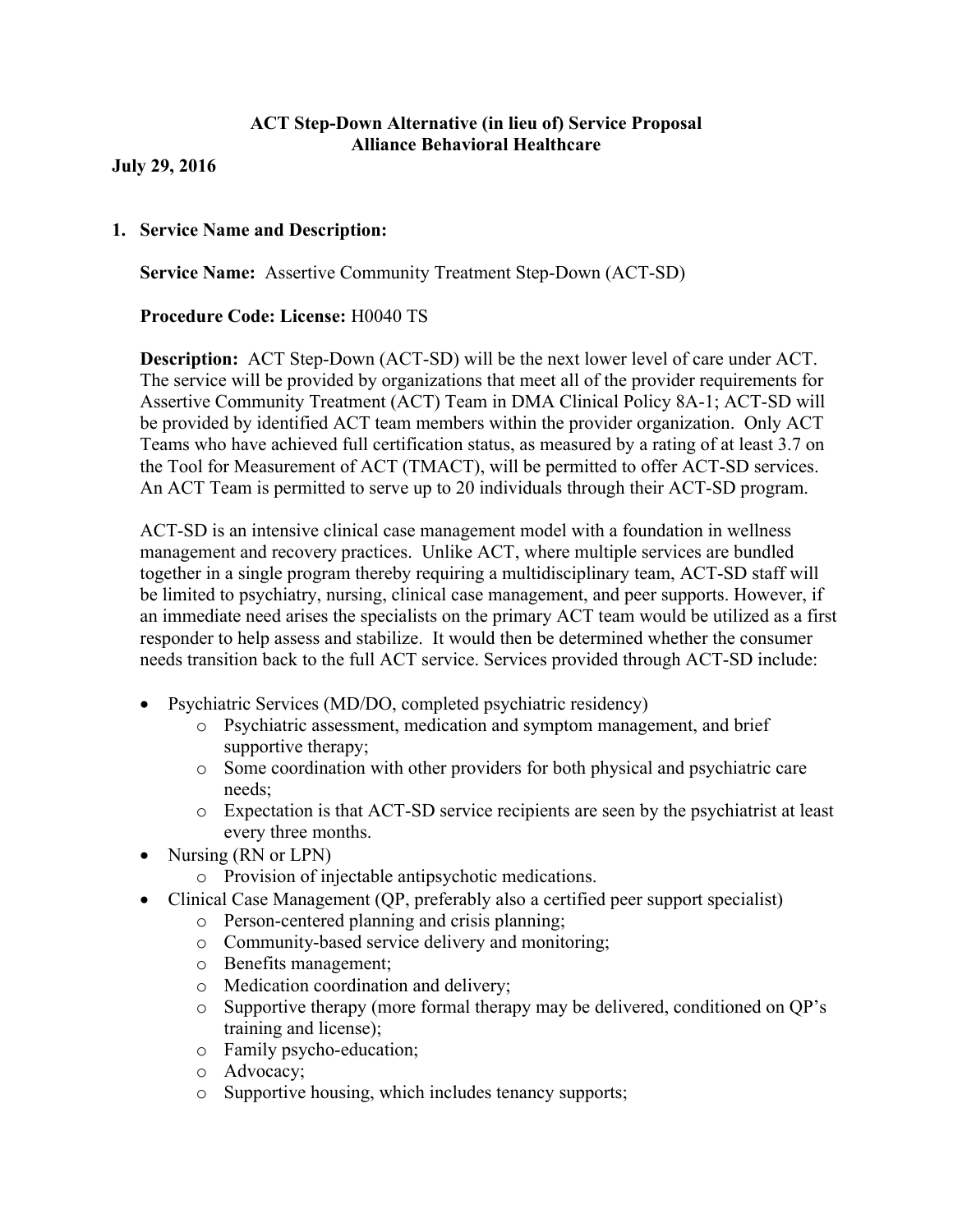- o Peer supports;
- o Wellness management and recovery, which includes "manualized" curricula, such as Illness Management and Recovery (IMR); Wellness Management and Recovery (WMR); Wellness Recovery Action Plans (WRAP); Psychiatric Advance Directives (PADs).
- 24/7 Crisis Services: The Home ACT Team (i.e., not just identified ACT-SD team members) shall provide "first responder" crisis response 24 hours a day, 7 days a week, 365 days a year to beneficiaries experiencing a crisis.
	- o Team members shall directly receive all crisis calls from beneficiaries without routine triaging by a third party.
	- o Team members who are on-call shall have access to necessary information, such as all beneficiaries' crisis plans.
	- $\circ$  Many crisis calls will likely be handled on the phone directly with the beneficiary or by coordinating with other providers or natural supports (e.g., hospital staff, residential workers, housing provider, family members).
	- o As needed, licensed team members shall be available to provide on-site assessment, de-escalation, and follow-up. Team members are not responsible for finding a disposition for a consumer once he or she is already in an ED or hospital setting.
	- o Psychiatric coverage shall be available 24 hours per day. It is also necessary to arrange for and provide psychiatric back-up for all hours that the psychiatric care provider is not regularly scheduled to work.
	- o First responder crisis response by the ACT Team is included in the ACT-SD per diem;
	- o Mobile Crisis will be used as a back-up if the Home Act Team is not available.

ACT-SD will review all ACT-SD service recipients as part of the ACT daily team meeting at least weekly. ACT-SD services provided to the service recipient shall include a minimum of one contact per month in the individual's residence. ACT-SD service recipients are expected to receive at least three face-to-face contacts each month. It is expected, over the duration of the service, for more contacts to be community-based early-on, with a transition to more office-based services later in order to prepare the recipient for transition to traditional officebased services.

# Concurrent Billing

As ACT-SD is not intended to be an all-inclusive, bundled service program (unlike ACT), some services are provided by the ACT-SD Team, and some may be provided by other non-ACT service providers given the limited scope of practice for the ACT-SD team. An ACT-SD recipient is limited to no more than two of these additional services (as it indicates a need for a higher level of care, such as ACT). The services that may be provided concurrently with ACT-SD if deemed medically necessary include:

- Psychosocial Rehabilitation (PSR);
- Supported Employment/Individual Placement and Support (IPS);
- Outpatient Therapy (e.g., DBT, CBT for psychosis, substance abuse counseling);
- Opioid Treatment;
- Detoxification Services: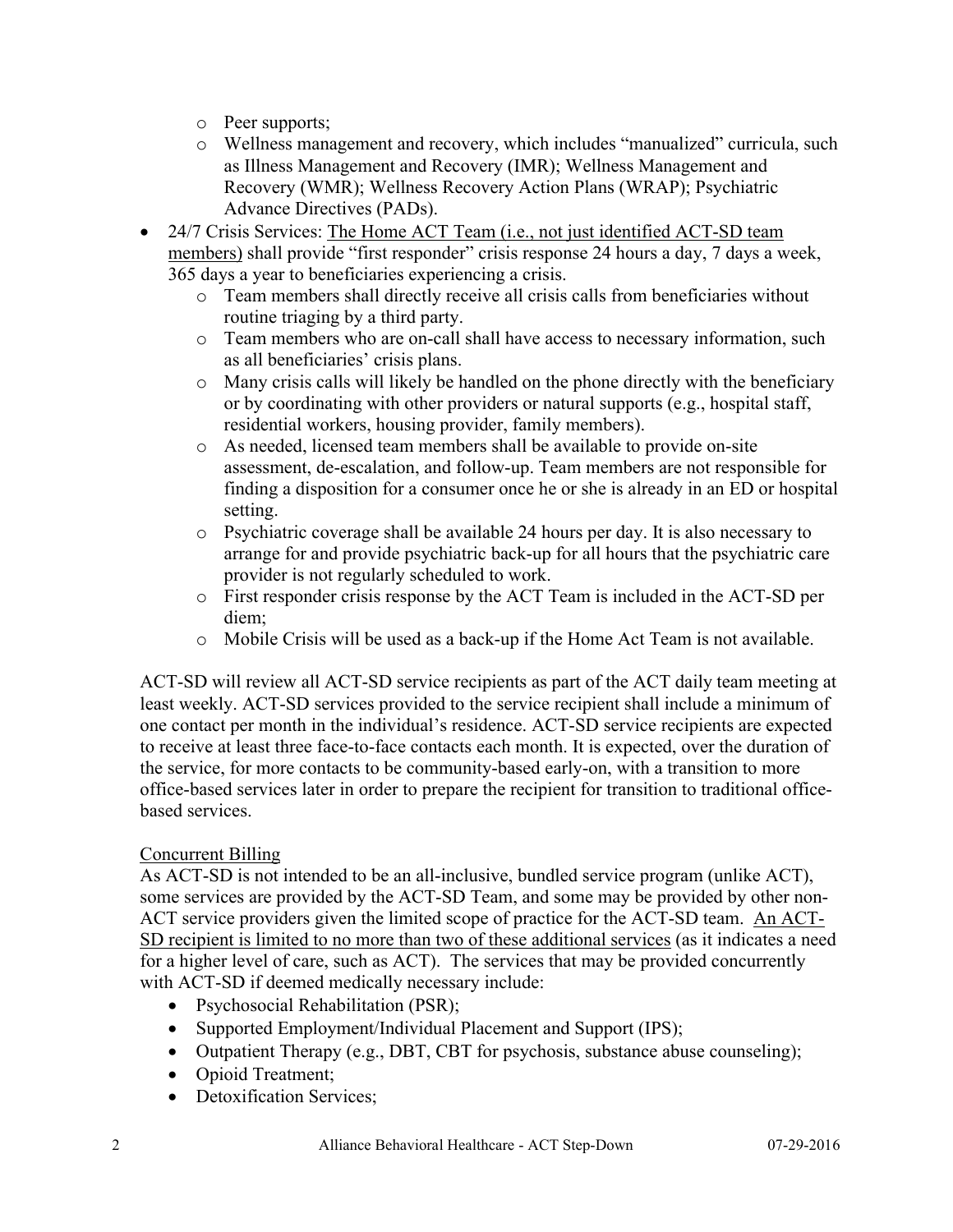- Facility Based Crisis;
- ∑ Substance Abuse Residential Treatment; or
- ∑ Adult mental health residential programs (for example, supervised living low or moderate; or group living low, moderate, or high);
- Mobile Crisis.

Determination of medical necessity for each of these services will take into account services expected to be provided by ACT-SD and whether or not traditional ACT would better meet the needs of each consumer requesting the additional service.

### Transitioning from ACT to ACT-SD

Individuals identified for ACT-SD may continue with select ACT specialty services (e.g., receiving vocational or substance abuse services) during the initial transition phase, prior to the ACT-SD team being able to transition specialty services to other non-ACT providers.

# **2. Information About Population to be Served:**

| Population      | Age      | Projected      | <b>Characteristics</b>                      |  |
|-----------------|----------|----------------|---------------------------------------------|--|
|                 | Ranges   | <b>Numbers</b> |                                             |  |
| For initial     | At least | A large ACT    | Medicaid shall cover ACT-SD services        |  |
| entry into      | 18 years | Team           | for a beneficiary with a primary diagnosis  |  |
| ACT-SD:         | of age   | (serving a     | of schizophrenia, other psychotic           |  |
| individuals     |          | maximum (as    | disorders (e.g., schizoaffective disorder), |  |
| with severe     |          | yearly         | and bipolar disorder. Beneficiaries with    |  |
| and persistent  |          | average) of    | other psychiatric illnesses are eligible    |  |
| mental illness  |          | 120            | dependent on their former enrollment in     |  |
| who qualified   |          | individuals)   | ACT services for at least six months.       |  |
| for and         |          | will have an   |                                             |  |
| received ACT    |          | additional 20  | Individuals who had been receiving ACT      |  |
| services for at |          | slots reserved | services and who are now eligible for       |  |
| least six       |          | for ACT-SD.    | ACT-SD 1) no longer meet full ACT           |  |
| months, and     |          | Note that      | criteria reflecting high-service needs; and |  |
| ACT as a        |          | <b>ACT-SD</b>  | 2) are determined to not be appropriate for |  |
| comprehensiv    |          | service        | alternative programs or interventions       |  |
| e, bundled      |          | recipients     | within the LME-MCO at this time.            |  |
| service         |          | will not be    |                                             |  |
| program is      |          | considered as  | Those eligible for ACT-SD do not meet       |  |
| judged to be    |          | part of the    | any of the following ACT eligibility        |  |
| no longer       |          | enrollment     | criteria:                                   |  |
| medically       |          | roster of the  | 1. High use of acute psychiatric hospital   |  |
| necessary       |          | home base      | (2 or more admissions during the past 12)   |  |
| given the       |          | <b>ACT</b>     | months) or psychiatric emergency            |  |
| individual's    |          | program.       | services;                                   |  |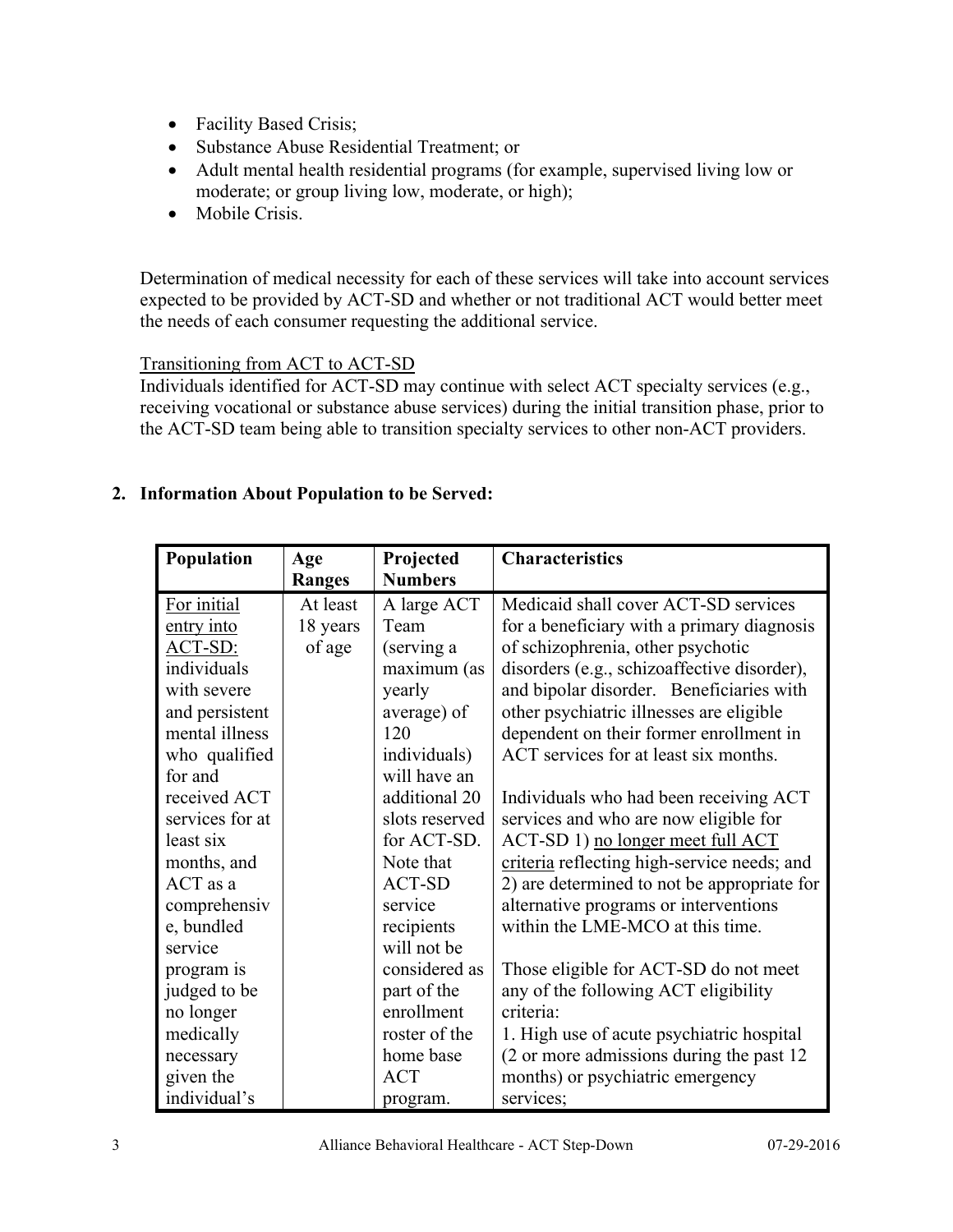| 2. Coexisting mental health and active<br>person-                         |  |
|---------------------------------------------------------------------------|--|
| substance abuse/use disorders of<br>centered                              |  |
| significant duration (more than 6 months)<br>goals.                       |  |
| and ongoing severity;                                                     |  |
| 3. High risk or recent history (past six                                  |  |
| months) of criminal justice involvement                                   |  |
| (such as arrest, incarceration, probation);                               |  |
| <b>OR</b>                                                                 |  |
| 4. Significant difficulty meeting basic                                   |  |
| survival needs, residing in substandard                                   |  |
| housing, homelessness, or imminent risk                                   |  |
| of homelessness.                                                          |  |
|                                                                           |  |
| ACT-SD is determined to be the                                            |  |
| appropriate level of care compared to                                     |  |
| other available alternative interventions or                              |  |
| programs within the LME-MCO service                                       |  |
| array. Such determination is based on the                                 |  |
| following:                                                                |  |
| 1) The individual is judged to be in                                      |  |
| need of ongoing, community                                                |  |
| based outreach and supports,                                              |  |
| which involve psychiatric care                                            |  |
| provider outreach, to ensure                                              |  |
| stability and avoid significant                                           |  |
| negative consequences (e.g.,                                              |  |
| death, victimization,                                                     |  |
| hospitalization, homelessness,                                            |  |
| violence) that will compromise                                            |  |
| their recovery. Such judgment is                                          |  |
| based on a) service history,                                              |  |
| particularly during times of                                              |  |
| medication non-adherence and                                              |  |
| psychiatric decompensation; and                                           |  |
| b) and overall chronicity of their                                        |  |
| psychiatric illness (e.g., significant<br>enduring paranoia or delusions, |  |
| significant negative symptoms of                                          |  |
| schizophrenia). OR                                                        |  |
| 2) The individual is judged to be in                                      |  |
| need of a more strategic and                                              |  |
| titrated transition to less intensive                                     |  |
| services to minimize risk of                                              |  |
| relapse and/or psychiatric                                                |  |
| decompensation and increase                                               |  |
|                                                                           |  |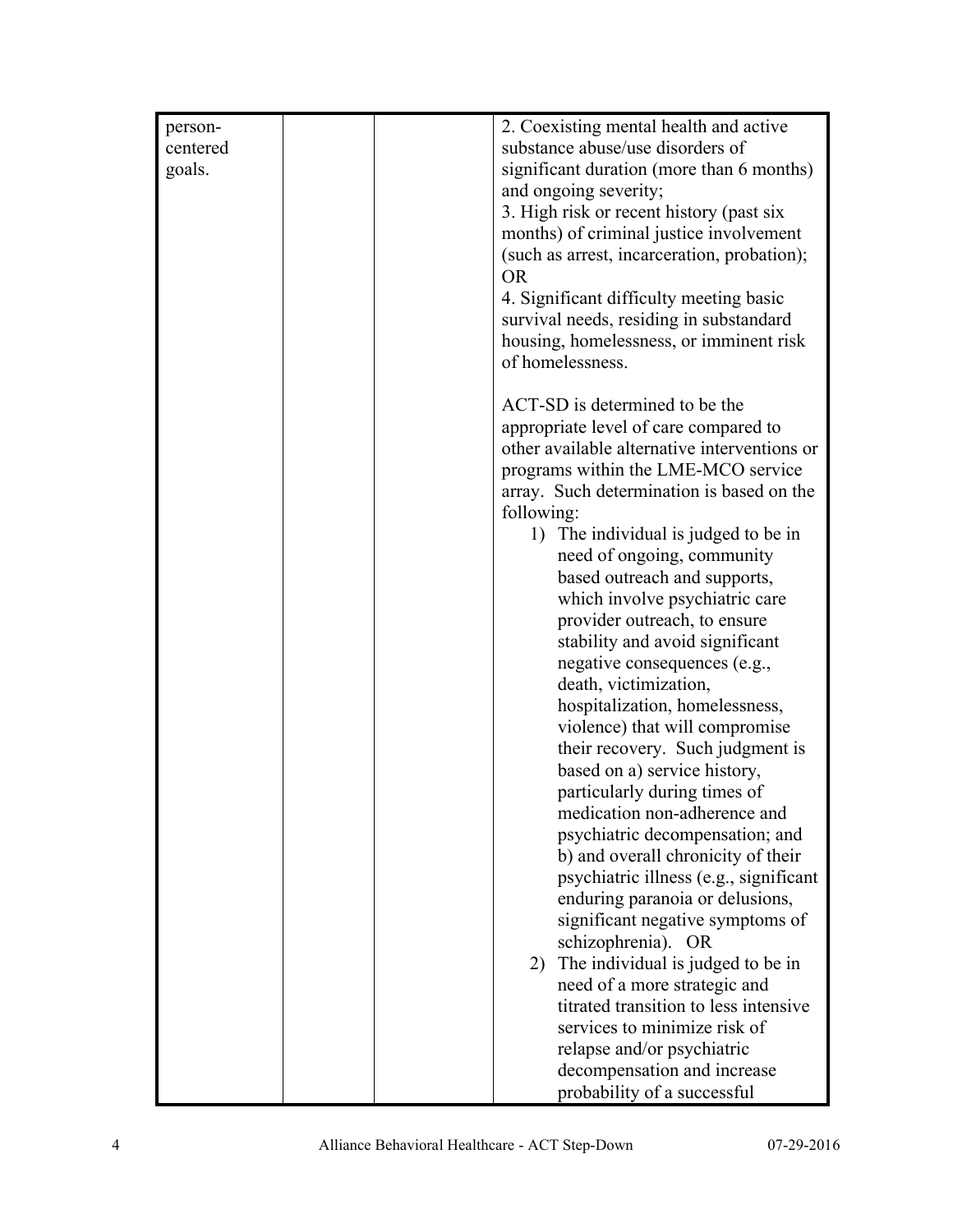| graduation to a lower level of care. |
|--------------------------------------|
| Such judgment is based on a)         |
| individual's attachment to the       |
| team, and related anxiety about      |
| transition despite improvements in   |
| functioning; and/or b) a person-     |
| centered plan that indicates a time- |
| limited continuation of psychiatric  |
| outreach and supports, while the     |
| individual, who is operating at a    |
| greater level of independence,       |
| continues to use limited ACT team    |
| specialty services.                  |

# **3. Treatment Program Philosophy, Goals and Objectives:**

ACT-SD will be person-centered and recovery focused, and with an aim of not only helping individuals maintain stability in areas of functioning and wellness valued by the person, but also helping individuals continue on their own path of recovery through person-centered planning and service delivery.

ACT-SD will serve the needs of two distinct groups: those in need of ongoing supports, but at a less intensive and comprehensive level than ACT and those who need prolonged transition period to ensure successful graduation to a lower level of care.

ACT-SD as a longer-term support will be used for those individuals who have achieved a level of stability that is within their satisfaction, but whose history indicates a high risk of decompensation, as indicated by risks to self or others, hospitalizations, and/or homelessness, if continual community-based support is not provided. Psychiatric outreach, which may include more focused medication supports, have shown to be critical to these individuals' stabilization.

ACT-SD as a graduated transition will be used for those individuals who have demonstrated more limited use of the breadth of ACT services, primarily due to improved functioning, but would benefit from time-limited psychiatric care provider outreach as the team titrates down services and connects to alternative lower level of care programs and services. Such individuals may have attachments to the ACT team that are generating anxiety about the prospect of transition, resulting in acute exacerbations in symptoms.

Services will include those directly provided by ACT-SD, as well as connecting service recipients to a larger array of community supports and resources, including paid and unpaid supports, in their community. The majority of services will be provided in the community, and will be provided anytime throughout the week, as directed by the needs cited in the person-centered plan. Wellness Management and Recovery (WMR) services will be the foundation of ACT-SD to help service recipients assume greater responsibility and ownership for their own self-care. Service goals and objectives are therefore attending to the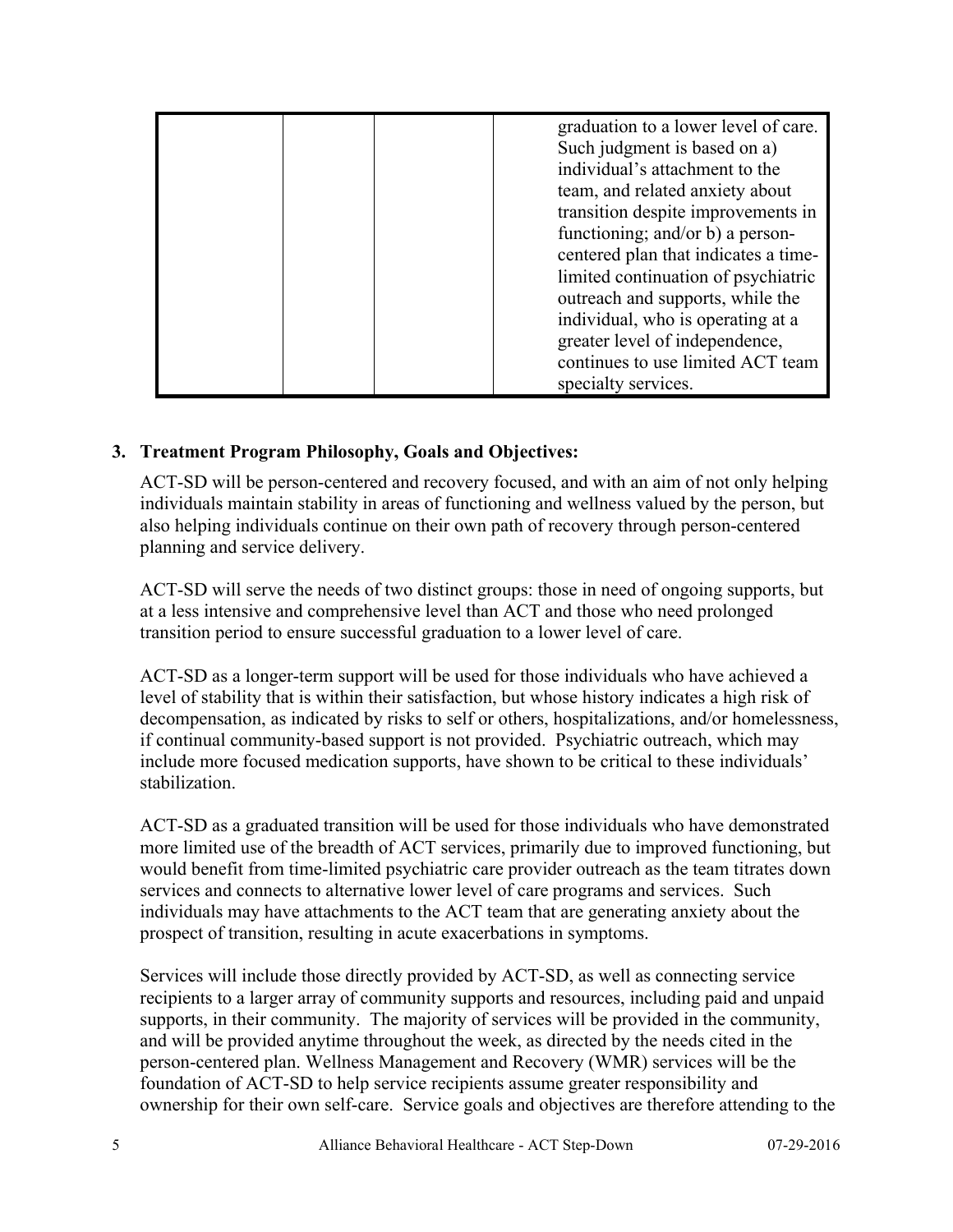values and preferences of the individuals served, with an emphasis on growth and recovery, including greater independence in self-care and functioning, resulting in lower level of care needs.

# **4. Expected Outcomes:**

Given the provision of ACT-SD services, it is expected that service recipients will demonstrate continued stabilization within the community (e.g., absence or very limited use of psychiatric inpatient services and no jail time) and growth in life areas valued by the service recipient, which includes:

- a. Maintenance of current areas of functioning and wellness, as desired and valued by the service recipient;
- b. Increased use of wellness self-management and recovery tools, which includes independence around medication management; and
- c. Vocational/educational gains;
- d. Increased length of stay in independent, community residence;
- e. Increased functioning in activities of daily living, such as independence around money management and transportation;
- f. Increased use of natural supports and development of meaningful personal relationships; and
- g. Improved physical health

# **5. Staffing Qualifications, Credentialing Process, and Levels of Supervision (Administrative and Clinical) Required:**

ACT-SD is provided by organizations that meet all of the requirements for ACT Team in DMA Clinical Policy 8A and are enrolled in the LME/MCO network.

The Home ACT team administering ACT-SD will meet minimal ACT staffing requirements as defined in DMA Clinical Policy 8A-1, ACT Team, "Staff Qualifications," and further augmented with additional staffing:

- Psychiatric Care Provider (Psychiatrist, Psychiatric Nurse Practitioner (PNP) or Physician Assistant (PA) at 0.20 FTE (8 hours/week); and
- A Qualified Professional/Clinical Case Manager at 1 FTE, who meets the qualifications of Qualified Professional (QP) as specified in 10A NCAC 27G .0104. Certification of the QP by the NC Peer Support Specialist Program is preferred (CPSS).
- ∑ A RN or LPN ACT Nurse at 0.025 FTE (1 hour a week) will be available to provide injections or medication monitoring as ordered for the individuals. If the nursing is provided by a LPN, they are under the direct supervision of a home ACT RN and operating within the scope of NC Nursing Board Practice Guidelines.
- The ACT-SD Psychiatric Care Provider must also serve on the home ACT Team and cannot be exclusively assigned only to ACT-SD recipients.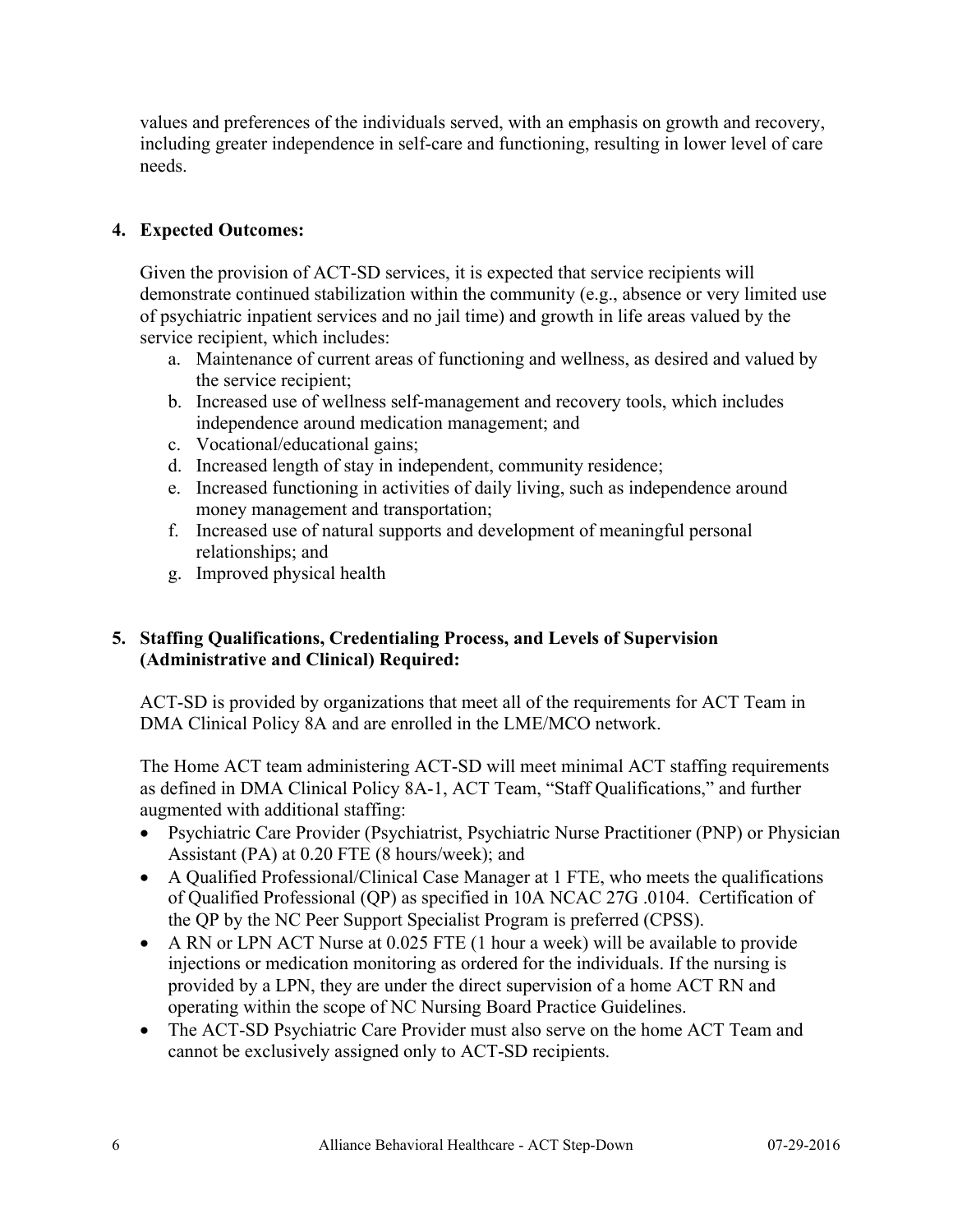The majority of ACT-SD services will be provided by the ACT-SD psychiatric care coordinator, QP. (In order to honor service recipient choice, ACT Team staff may also assist with ACT-SD services, with the exception of providing ongoing specialty services, such as substance abuse treatment by the substance abuse specialist, vocational services from the vocational specialist, and nursing services, excluding provision of injections, from the RN or LPN).

Staff time utilized for ACT-SD is accounted for through use of additional staff or splitting positions. ACT program team members cannot serve on both teams at the same time. Staff must be dedicated to either ACTT or ACT-SD during a single time span. This is accomplished by adding additional FTEs to the ACT program as described in the ACT-SD definition.

For example, an ACT program that provides ACTT (to 100 individuals) and ACT-SD (to 20 individuals) will be staffed as follows to account for the addition of ACT-SD:

- ∑ 1 psychiatric care provider FTE, minimum (.8 FTE for ACTT + .2 FTE for ACT-SD)
- $\bullet$  4 QP/AP FTEs, minimum (3 FTEs for ACTT + 1 FTE for ACT-SD)

3.025 RN FTEs, (3 FTEs for ACTT + .025 FTE for ACT-SD) or 2.0

RN FTE's, 1.0 LPN FTE's and .025 LPN under the direct supervision of one of the home ACT RNs, minimum. ACT program staff may serve on both ACTT and ACT-SD during different times of the day; for example, the same staff person may be scheduled to serve on ACTT from 8 a.m. to 4 p.m. and on ACT-SD from 4 p.m. to 6 p.m. as long as they are fully dedicated to the specific service at the scheduled time, and time to each service is documented.

The provider agrees to ensure that the ACTT staffing ratios will continue to be met or exceeded. In addition, the time that any staff spend providing services to ACT-SD consumers will be tracked and counted only toward fulfilling requirements for ACT-SD. This time will not be counted toward ACTT consumer contact and service requirements.

# **6. ACT Re-Entry**

ACT-SD service recipients may be stepped back up to ACT services (thereby increasing intensity of services, as well as receipt of full breadth of services from the team) when the service is judged by the ACT-SD psychiatrist to be medically necessary given an acute exacerbation of illness or significant reduction in functional status that is not adequately addressed by ACT-SD within 4 weeks, and for which ACT is medically necessary to address. In such cases, the goal will be for ACT to stabilize the individual and return to ACT-SD, once determined medically appropriate.

# **7. Unit of Service:**

The provider(s) shall report the appropriate code(s) used which determines the billing unit(s). 1 Unit = 1 event. ACT-SD service recipients will be limited to billing of two events per month.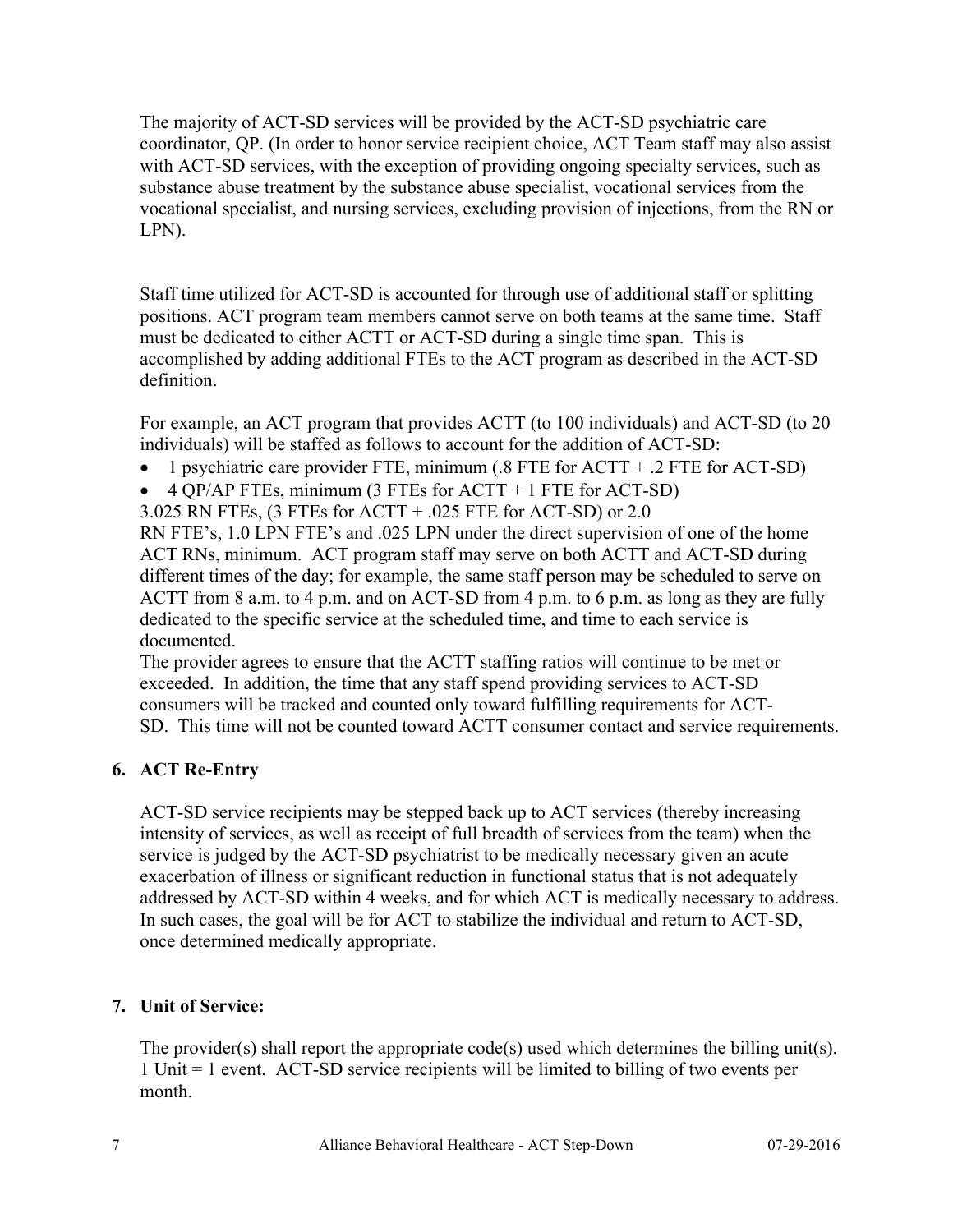ACT-SD per diems may only be billed on days when ACT-SD team has performed a face-toface service with the beneficiary. Only one per diem may be billed per beneficiary per day. All other contacts, meetings, travel time, etc. are considered indirect costs and are accounted for in the buildup of the per diem rate. For the per diem rate to be generated, a 15 minute face-to-face contact that meets all requirements outlined in the NC Clinical Coverage Policy for ACT is required. A 15-minute contact is defined as lasting at least 8 minutes. Practitioners may not bill for services included in the ACT-SD per diem (H0040 TS) and also bill for that service outside of the per diem rate for beneficiaries enrolled in ACT Step Down.

# **8. Anticipated Units of Service per Person:**

ACT-SD Service recipients are limited to billing of two service units per month. However, there is an expectation that individuals are seen (face-to-face with ACT-SD Team) at least three times per month.

### **9. Targeted Length of Service:**

Continued need for ACT-Step Down will be monitored every 6 months, using a standardized tool (ACT Transition Readiness (ATR) to guide that review), with no specific arbitrary limitations on length of stay. The ATR will be pilot-tested to determine how it can be best used to identify readiness for ACT-SD.

### **10. Describe why this service is needed and is different than any State Plan or alternative service already defined. If implemented in other states, describe successful outcomes.**

There is a significant service system gap between the level of care offered by Assertive Community Treatment (ACT) and what is conceivably the next lower level of care, Community Support Team (CST). For many ACT service recipients, they have demonstrated improvements in functioning and symptom stability, but moving to office based care and medication management is not sufficient, and they no longer qualify for the more restrictive eligibility criteria for CST. What is needed is an alternative level of care that can provide longer-term clinical case management supports with moderate intensity, and promotes continuity of care and ease of service access across ACT and ACT-SD, including the retention of their ACTT prescriber. Using the ACT-SD approach, it is hoped that transitions out of ACTT will be more successful as well as more efficient, and that recipients will experience less disturbance in their recovery. Use of ACTT-SD is expected to improve the success of a full transition to traditional office-based services for ACTT recipients.

ACT-SD will be carefully evaluated to clarify optimal eligibility criteria for ACT-SD, transition-readiness criteria (being discharged from ACT-SD to a lower level of care), as well as criteria indicating that ACT-SD is no longer sufficient, and ACT is once again recommended.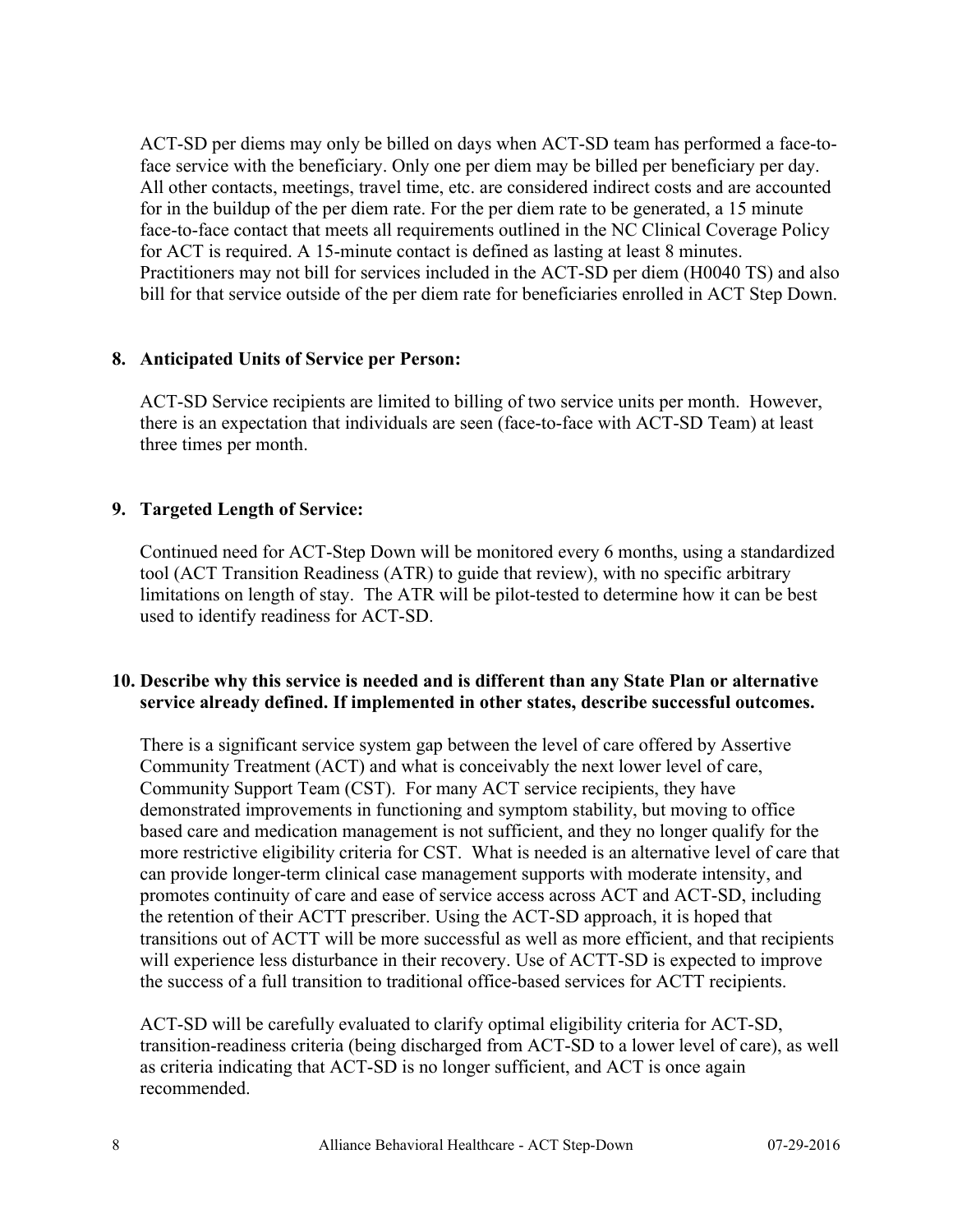# **11. Cost-Benefit Analysis: Document the cost-effectiveness of this alternative service versus the State Plan services available.**

Description of comparable State Plan Service Payment Arrangements (include type, amount, frequency, etc.)

| <b>Service</b> | Procedure<br>Code | Unit<br><b>Definition</b>                       | Units of Service   Cost of | <b>Service</b>    |
|----------------|-------------------|-------------------------------------------------|----------------------------|-------------------|
|                | H0040             | 15 min face-to- $\vert$ 4/month<br>face contact |                            | \$1295.92/m<br>О. |

Description of Alternative Service Payment Arrangements (include type, amount, frequency, etc.)

| <b>Service</b> | Procedure<br>Code | Unit<br><b>Definition</b>                       | Units of Service   Cost of | <b>Service</b> |
|----------------|-------------------|-------------------------------------------------|----------------------------|----------------|
| ACT-SD         | <b>H0040 TS</b>   | 15 min face-to- $\vert$ 2/month<br>face contact |                            | \$647.96/mo.   |

### Cost Effectiveness Summary:

Based on our experience with ACT and the population it serves, and information shared from the UNC ACT Team who has implemented ACT-SD in the Cardinal LME-MCO, we believe that ACT-SD will be a cost effective alternative for a subset of the current ACT population based on the following assumptions:

- ACT consumers tend to be long-term. ACT Providers in the Alliance catchment project that over half of their consumers have been with them 3 years or more.
- Based on our providers' reported experience with ACT, at least 10% of individuals participating in ACT reach a point after at least six months where the comprehensive ACT service and staffing array are no longer needed and should be replaced with a less intensive model. However, there is no step-down or transitional service available, so these individuals must either continue participating in ACT to receive the support they need, or if discharged, risk relapse or decompensation. Many of these individuals will not meet the criteria for CST when they would qualify for ACT-SD. In addition, a gradual transition may be beneficial from ACT to ACT-SD and then to a lesser intense service if possible.
- Alliance concurs with the projection that the 10% who would access ACT-SD consist of two broad categories of need: Group 1) individuals judged to be in need of ongoing (long-term) community-based supports due to a high risk of decompensation (2/3 of the 10%); and, Group 2) individuals in need of graduated transition, who have largely